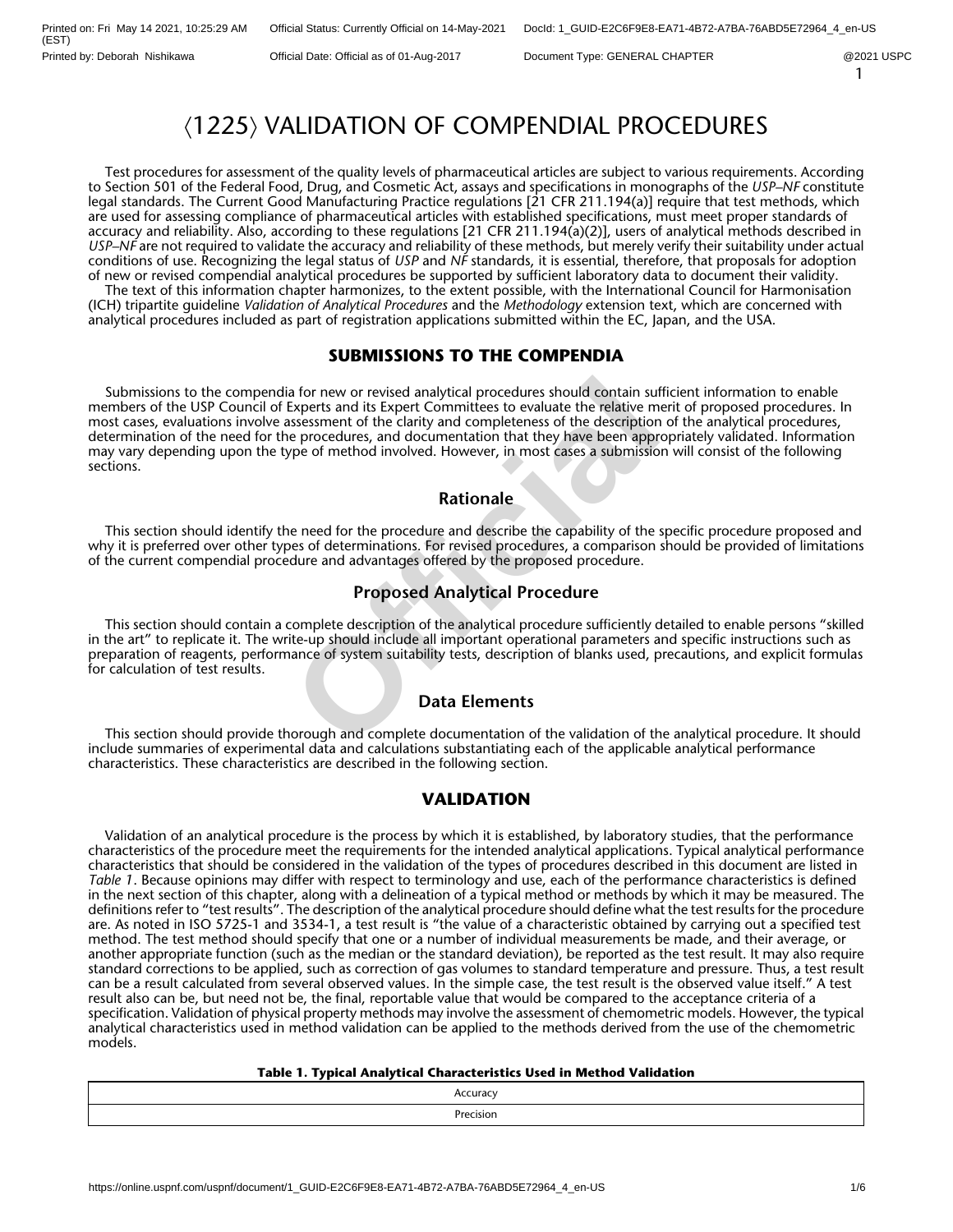#### **Table 1. Typical Analytical Characteristics Used in Method Validation** *(continued)*

| Specificity            |
|------------------------|
| <b>Detection limit</b> |
| Quantitation limit     |
| Linearity              |
| Range                  |
| Robustness             |

The effects of processing conditions and potential for segregation of materials should be considered when obtaining a representative sample to be used for validation of procedures.

In the case of compendial procedures, revalidation may be necessary in the following cases: a submission to the USP of a revised analytical procedure or the use of an established general procedure with a new product or raw material (see below in *Data Elements Required for Validation*).

The ICH documents give guidance on the necessity for revalidation in the following circumstances: changes in the synthesis of the drug substance, changes in the composition of the drug product, and changes in the analytical procedure.

This chapter is intended to provide information that is appropriate to validate a wide range of compendial analytical procedures. The validation of compendial procedures may use some or all of the suggested typical analytical characteristics used in method validation as outlined in *Table 1* and categorized by type of analytical method in *Table 2*. For some compendial procedures the fundamental principles of validation may extend beyond characteristics suggested in this chapter. For these procedures the user is referred to the individual compendial chapter for those specific analytical validation characteristics and any specific validation requirements. ovide information that is appropriate to validate a wide rang<br>
mpendial procedures may use some or all of the suggested timed in Table 1 and categorized by type of analytical method<br>
ciciles of validation may extend beyond

## **Analytical Performance Characteristics**

# **ACCURACY**

**Definition:** The accuracy of an analytical procedure is the closeness of test results obtained by that procedure to the true value. The accuracy of an analytical procedure should be established across its range. [A note on terminology: The definition of accuracy in this chapter and ICH Q2 corresponds to unbiasedness only. In the International Vocabulary of Metrology (VIM) and documents of the International Organization for Standardization (ISO), "accuracy" has a different meaning. In ISO, accuracy combines the concepts of unbiasedness (termed "trueness") and precision.]

**Determination:** In the case of the assay of a drug substance, accuracy may be determined by application of the analytical procedure to an analyte of known purity (e.g., a Reference Standard) or by comparison of the results of the procedure with those of a second, well-characterized procedure, the accuracy of which has been stated or defined.

In the case of the assay of a drug in a formulated product, accuracy may be determined by application of the analytical procedure to synthetic mixtures of the drug product components to which known amounts of analyte have been added within the range of the procedure. If it is not possible to obtain samples of all drug product components, it may be acceptable either to add known quantities of the analyte to the drug product (i.e., "to spike") or to compare results with those of a second, well-characterized procedure, the accuracy of which has been stated or defined.

In the case of quantitative analysis of impurities, accuracy should be assessed on samples (of drug substance or drug product) spiked with known amounts of impurities. Where it is not possible to obtain samples of certain impurities or degradation products, results should be compared with those obtained by an independent procedure. In the absence of other information, it may be necessary to calculate the amount of an impurity based on comparison of its response to that of the drug substance; the ratio of the responses of equal amounts of the impurity and the drug substance (relative response factor) should be used, if known.

Accuracy is calculated as the percentage of recovery by the assay of the known added amount of analyte in the sample, or as the difference between the mean and the accepted true value, together with confidence intervals.

The ICH documents recommend that accuracy should be assessed using a minimum of nine determinations over a minimum of three concentration levels, covering the specified range (i.e., three concentrations and three replicates of each concentration).

Assessment of accuracy can be accomplished in a variety of ways, including evaluating the recovery of the analyte (percent recovery) across the range of the assay, or evaluating the linearity of the relationship between estimated and actual concentrations. The statistically preferred criterion is that the confidence interval for the slope be contained in an interval around 1.0, or alternatively, that the slope be close to 1.0. In either case, the interval or the definition of closeness should be specified

in the validation protocol. The acceptance criterion will depend on the assay and its variability and on the product. Setting an acceptance criterion based on the lack of statistical significance of the test of the null hypothesis that the slope is 1.0 is not an acceptable approach. Accuracy of physical property methods may be assessed through the analysis of standard reference materials, or alternatively,

the suitability of the above approaches may be considered on a case-by-case basis.

#### PRECISION

**Definition:** The precision of an analytical procedure is the degree of agreement among individual test results when the procedure is applied repeatedly to multiple samplings of a homogeneous sample. The precision of an analytical procedure is usually expressed as the standard deviation or relative standard deviation (coefficient of variation) of a series of measurements. Precision may be a measure of either the degree of reproducibility or of repeatability of the analytical procedure under normal operating conditions. In this context, reproducibility refers to the use of the analytical procedure in different laboratories, as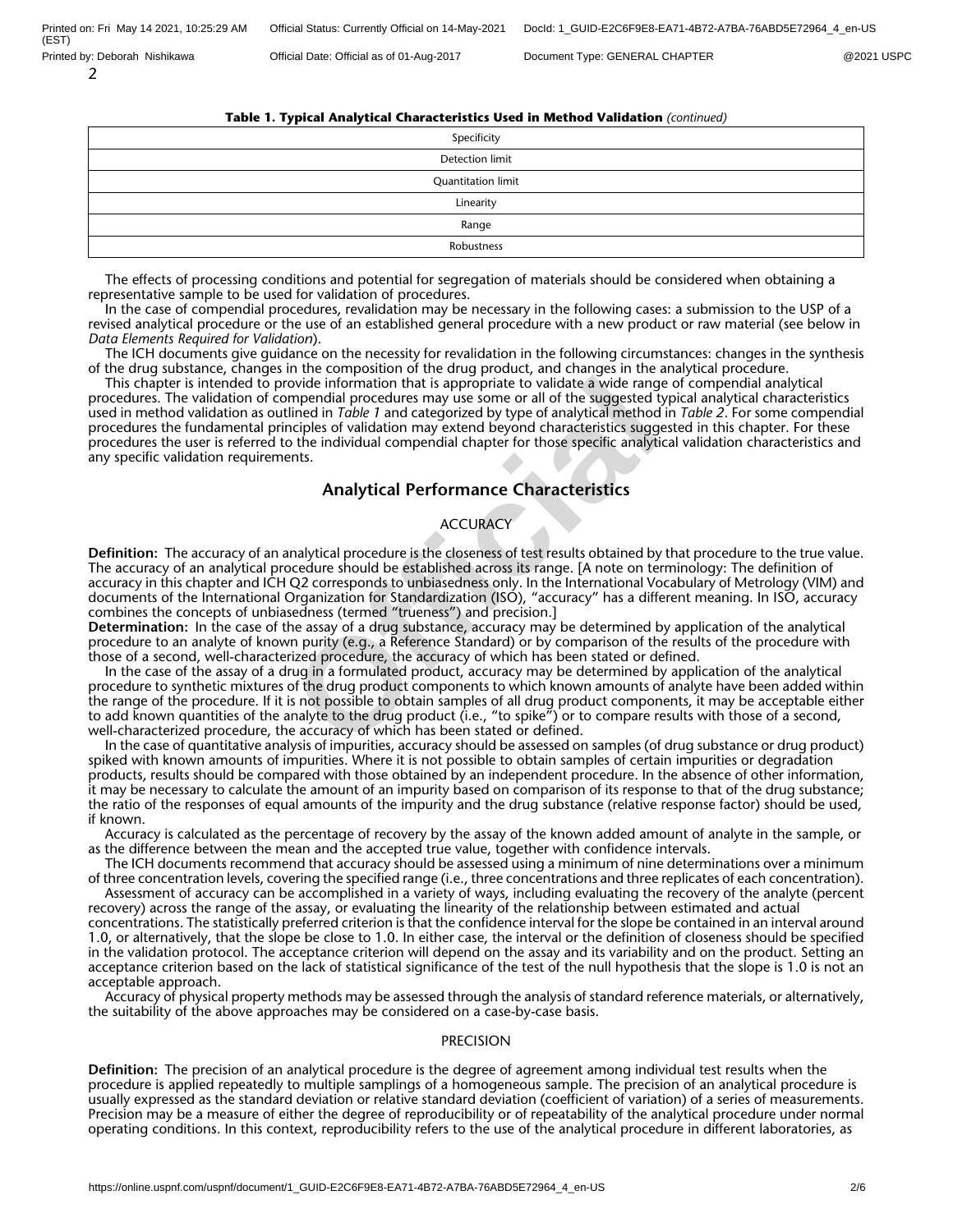in a collaborative study. Intermediate precision (also known as ruggedness) expresses within-laboratory variation, as on different days, or with different analysts or equipment within the same laboratory. Repeatability refers to the use of the analytical procedure within a laboratory over a short period of time using the same analyst with the same equipment. **Determination:** The precision of an analytical procedure is determined by assaying a sufficient number of aliquots of a

homogeneous sample to be able to calculate statistically valid estimates of standard deviation or relative standard deviation (coefficient of variation). Assays in this context are independent analyses of samples that have been carried through the complete analytical procedure from sample preparation to final test result.

The ICH documents recommend that repeatability should be assessed using a minimum of nine determinations covering the specified range for the procedure (i.e., three concentrations and three replicates of each concentration) or using a minimum of six determinations at 100% of the test concentration.

### **SPECIFICITY**

**Definition:** The ICH documents define specificity as the ability to assess unequivocally the analyte in the presence of components that may be expected to be present, such as impurities, degradation products, and matrix components. Lack of specificity of an individual analytical procedure may be compensated by other supporting analytical procedures. [NOTE—Other reputable international authorities (IUPAC, AOAC-I) have preferred the term "selectivity", reserving "specificity" for those procedures that are completely selective.] For the tests discussed below, the above definition has the following implications.

*Identification tests:* Ensure the identity of the analyte. *Purity tests:* Ensure that all of the analytical procedures performed allow an accurate statement of the content of impurities of an analyte (e.g., related substances test, heavy metals limit, or organic volatile impurities).

*Assays:* Provide an exact result, which allows an accurate statement on the content or potency of the analyte in a sample. **Determination:** In the case of qualitative analyses (identification tests), the ability to select between compounds of closely related structure that are likely to be present should be demonstrated. This should be confirmed by obtaining positive results (perhaps by comparison to a known reference material) from samples containing the analyte, coupled with negative results from samples that do not contain the analyte and by confirming that a positive response is not obtained from materials structurally similar to or closely related to the analyte. identity of the analyte.<br>
the analytical procedures performed allow an accurate state<br>
the analytical procedures performed allow an accurate state<br>
th, which allows an accurate statement on the content or pot<br>
qualitative

In the case of analytical procedures for impurities, specificity may be established by spiking the drug substance or product with appropriate levels of impurities and demonstrating that these impurities are determined with appropriate accuracy and precision.

In the case of the assay, demonstration of specificity requires that it can be shown that the procedure is unaffected by the presence of impurities or excipients. In practice, this can be done by spiking the drug substance or product with appropriate levels of impurities or excipients and demonstrating that the assay result is unaffected by the presence of these extraneous materials.

If impurity or degradation product standards are unavailable, specificity may be demonstrated by comparing the test results of samples containing impurities or degradation products to a second well-characterized procedure (e.g., a pharmacopeial or other validated procedure). These comparisons should include samples stored under relevant stress conditions (e.g., light, heat, humidity, acid/base hydrolysis, and oxidation). In the case of the assay, the results should be compared; in the case of chromatographic impurity tests, the impurity profiles should be compared.

The ICH documents state that when chromatographic procedures are used, representative chromatograms should be presented to demonstrate the degree of selectivity, and peaks should be appropriately labeled. Peak purity tests (e.g., using diode array or mass spectrometry) may be useful to show that the analyte chromatographic peak is not attributable to more than one component.

For validation of specificity for qualitative and quantitative determinations by spectroscopic methods, chapters related to topics such as near-infrared spectrophotometry, Raman spectroscopy, and X-ray powder diffraction should be consulted.

## DETECTION LIMIT

**Definition:** The detection limit is a characteristic of limit tests. It is the lowest amount of analyte in a sample that can be detected, but not necessarily quantitated, under the stated experimental conditions. Thus, limit tests merely substantiate that the amount of analyte is above or below a certain level. The detection limit is usually expressed as the concentration of analyte (e.g., percentage or parts per billion) in the sample.

**Determination:** For noninstrumental procedures, the detection limit is generally determined by the analysis of samples with known concentrations of analyte and by establishing the minimum level at which the analyte can be reliably detected.

For instrumental procedures, the same approach may be used as for noninstrumental procedures. In the case of procedures submitted for consideration as official compendial procedures, it is almost never necessary to determine the actual detection limit. Rather, the detection limit is shown to be sufficiently low by the analysis of samples with known concentrations of analyte above and below the required detection level. For example, if it is required to detect an impurity at the level of 0.1%, it should be demonstrated that the procedure will reliably detect the impurity at that level.

In the case of instrumental analytical procedures that exhibit background noise, the ICH documents describe a common approach, which is to compare measured signals from samples with known low concentrations of analyte with those of blank samples. The minimum concentration at which the analyte can reliably be detected is established. Typically acceptable signal-to-noise ratios are 2:1 or 3:1. Other approaches depend on the determination of the slope of the calibration curve and the standard deviation of responses. Whatever method is used, the detection limit should be subsequently validated by the analysis of a suitable number of samples known to be near, or prepared at, the detection limit.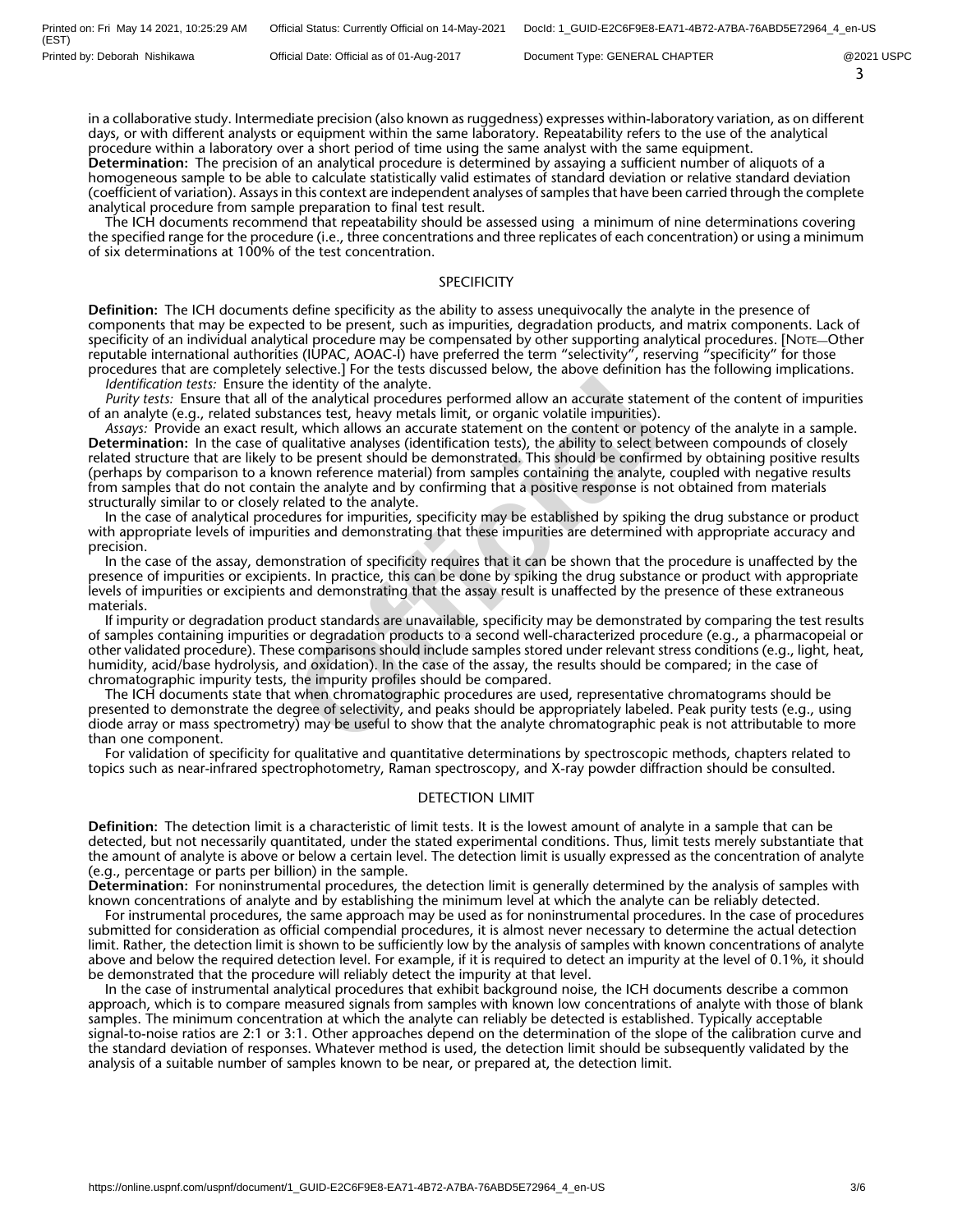Printed by: Deborah Nishikawa **Official Date: Official as of 01-Aug-2017** Document Type: GENERAL CHAPTER **@2021 USPC** 

#### QUANTITATION LIMIT

**Definition:** The quantitation limit is a characteristic of quantitative assays for low levels of compounds in sample matrices, such as impurities in bulk drug substances and degradation products in finished pharmaceuticals. It is the lowest amount of analyte in a sample that can be determined with acceptable *Precision* and *Accuracy* under the stated experimental conditions. The quantitation limit is expressed as the concentration of analyte (e.g., percentage or parts per billion) in the sample. **Determination:** For noninstrumental procedures, the quantitation limit is generally determined by the analysis of samples with known concentrations of analyte and by establishing the minimum level at which the analyte can be determined with acceptable *Accuracy* and *Precision*.

For instrumental procedures, the same approach may be used as for noninstrumental procedures. In the case of procedures submitted for consideration as official compendial procedures, it is almost never necessary to determine the actual quantitation limit. Rather, the quantitation limit is shown to be sufficiently low by the analysis of samples with known concentrations of analyte above and below the quantitation level. For example, if it is required that an analyte be assayed at the level of 0.1 mg/ tablet, it should be demonstrated that the procedure will reliably quantitate the analyte at that level.

In the case of instrumental analytical procedures that exhibit background noise, the ICH documents describe a common approach, which is to compare measured signals from samples with known low concentrations of analyte with those of blank samples. The minimum concentration at which the analyte can reliably be quantified is established. A typically acceptable signal-to-noise ratio is 10:1. Other approaches depend on the determination of the slope of the calibration curve and the standard deviation of responses. Whatever approach is used, the quantitation limit should be subsequently validated by the analysis of a suitable number of samples known to be near, or prepared at, the quantitation limit.

#### LINEARITY AND RANGE

**Definition of linearity:** The linearity of an analytical procedure is its ability to elicit test results that are directly, or by a well-defined mathematical transformation, proportional to the concentration of analyte in samples within a given range. Thus, in this section, "linearity" refers to the linearity of the relationship of concentration and assay measurement. In some cases, to attain linearity, the concentration and/or the measurement may be transformed. [NOTE—The weighting factors used in the regression analysis may change when a transformation is applied.] Possible transformations may include log, square root, or reciprocal, although other transformations are acceptable. If linearity is not attainable, a nonlinear model may be used. The goal is to have a model, whether linear or nonlinear, that describes closely the concentration–response relationship. **Definition of range:** The range of an analytical procedure is the interval between the upper and lower levels of analyte (including these levels) that have been demonstrated to be determined with a suitable level of precision, accuracy, and linearity using the procedure as written. The range is normally expressed in the same units as test results (e.g., percent or parts per million) obtained by the analytical procedure. **Conservation** Unit Simulation limit should be<br>
Whatever approach is used, the quantitation limit should be<br>
samples known to be near, or prepared at, the quantitation l<br>
LINEARITY AND RANGE<br>
arity of an analytical procedu

**Determination of linearity and range:** Linearity should be established across the range of the analytical procedure. It should be established initially by visual examination of a plot of signals as a function of analyte concentration of content. If there appears to be a linear relationship, test results should be established by appropriate statistical methods (e.g., by calculation of a regression line by the method of least squares). Data from the regression line itself may be helpful to provide mathematical estimates of the degree of linearity. The correlation coefficient, *y*-intercept, slope of the regression line, and residual sum of squares should be submitted.

The range of the procedure is validated by verifying that the analytical procedure provides acceptable precision, accuracy, and linearity when applied to samples containing analyte at the extremes of the range as well as within the range.

ICH recommends that, for the establishment of linearity, a minimum of five concentrations normally be used. It is also recommended that the following minimum specified ranges should be considered:

*Assay of a drug substance (or a finished product):* From 80% to 120% of the test concentration

*Determination of an impurity:* From 50% to 120% of the acceptance criterion

*For content uniformity:* A minimum of 70%–130% of the test concentration, unless a wider or more appropriate range based on the nature of the dosage form (e.g., metered-dose inhalers) is justified

*For dissolution testing:* ±20% over the specified range (e.g., if the acceptance criteria for a controlled-release product cover a region from 30% after 1 h, and up to 90% after 24 h, the validated range would be 10%–110% of the label claim).

The traditional definition of linearity, i.e., the establishment of a linear or mathematical relationship between sample concentration and response, is not applicable to particle size analysis. For particle size analysis, a concentration range is defined (instrument- and particle size-dependent) such that the measured particle size distribution is not affected by changes in concentration within the defined concentration range. Concentrations below the defined concentration range may introduce an error due to poor signal-to-noise ratio, and concentrations exceeding the defined concentration range may introduce an error due to multiple scattering.

### **ROBUSTNESS**

**Definition:** The robustness of an analytical procedure is a measure of its capacity to remain unaffected by small but deliberate variations in procedural parameters listed in the procedure documentation and provides an indication of its suitability during normal usage. Robustness may be determined during development of the analytical procedure.

#### SYSTEM SUITABILITY

If measurements are susceptible to variations in analytical conditions, these should be suitably controlled, or a precautionary statement should be included in the procedure. One consequence of the evaluation of *Robustness* and ruggedness should be that a series of system suitability parameters is established to ensure that the validity of the analytical procedure is maintained whenever used. Typical variations are the stability of analytical solutions, different equipment, and different analysts. In the case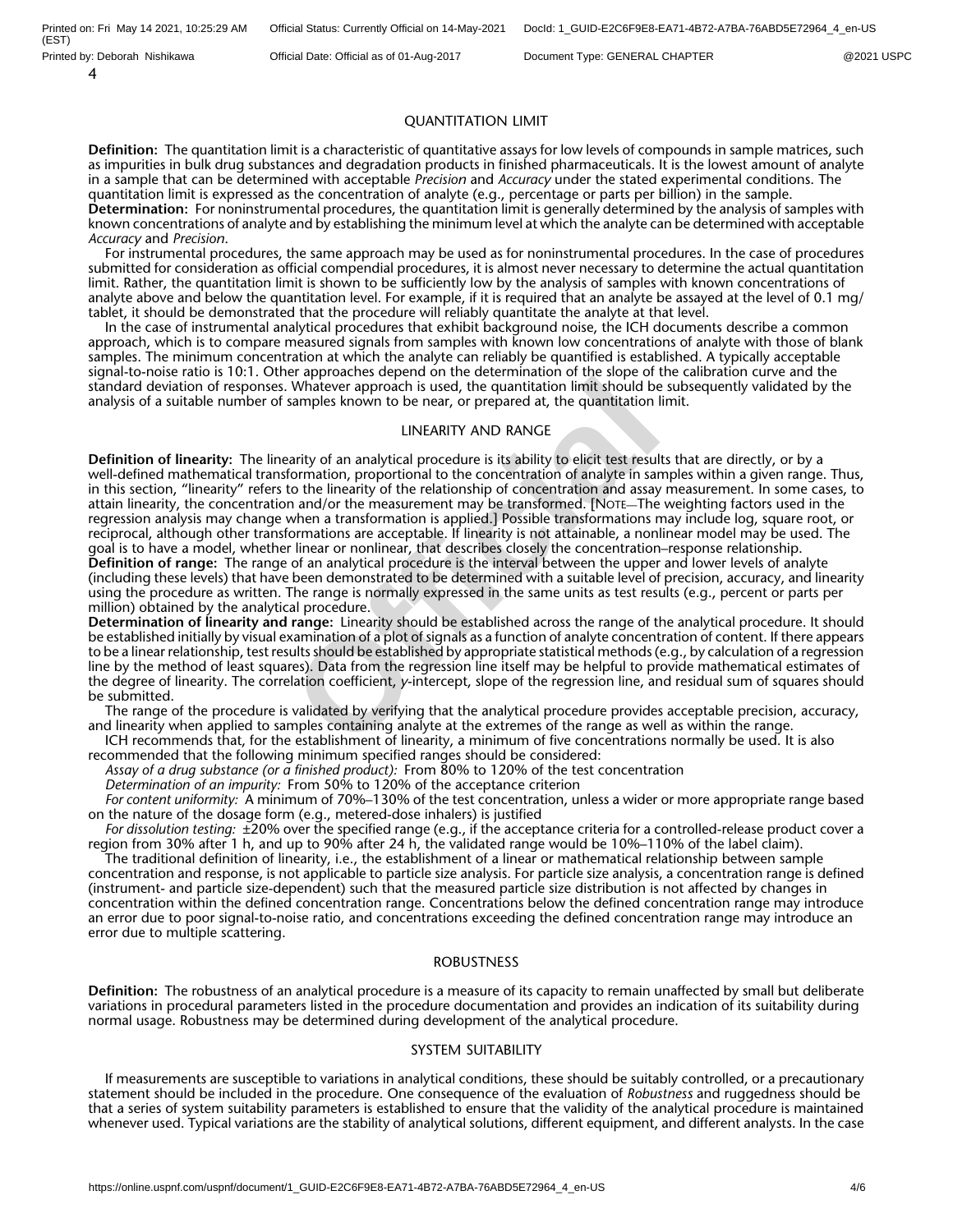| Printed on: Fri May 14 2021, 10:25:29 AM<br>(EST) | Official Status: Currently Official on 14-May-2021 | Docld: 1 GUID-E2C6F9E8-EA71-4B72-A7BA-76ABD5E72964 4 en-US |            |  |
|---------------------------------------------------|----------------------------------------------------|------------------------------------------------------------|------------|--|
| Printed by: Deborah Nishikawa                     | Official Date: Official as of 01-Aug-2017          | Document Type: GENERAL CHAPTER                             | @2021 USPC |  |

of liquid chromatography, typical variations are the pH of the mobile phase, the mobile phase composition, different lots or suppliers of columns, the temperature, and the flow rate. In the case of gas chromatography, typical variations are different lots or suppliers of columns, the temperature, and the flow rate.

System suitability tests are based on the concept that the equipment, electronics, analytical operations, and samples to be analyzed constitute an integral system that can be evaluated as such. System suitability test parameters to be established for a particular procedure depend on the type of procedure being evaluated. They are especially important in the case of chromatographic procedures. Submissions to the USP should make note of the requirements in *Chromatography* (621), System *Suitability*.

# **Data Elements Required for Validation**

Compendial test requirements vary from highly exacting analytical determinations to subjective evaluation of attributes. Considering this broad variety, it is only logical that different test procedures require different validation schemes. This chapter covers only the most common categories of tests for which validation data should be required. These categories are as follows:

## CATEGORY I

Analytical procedures for quantitation of major components of bulk drug substances or active ingredients (including preservatives) in finished pharmaceutical products.

## CATEGORY II

## CATEGORY III

# CATEGORY IV

| preservatives) in finished pharmaceutical products.                                                                                                                                                                                                                                                                                                                                                       |            |                     |              | Analytical procedules for quantitation or major components or buik undy substances or active inqredients (including   |                    |
|-----------------------------------------------------------------------------------------------------------------------------------------------------------------------------------------------------------------------------------------------------------------------------------------------------------------------------------------------------------------------------------------------------------|------------|---------------------|--------------|-----------------------------------------------------------------------------------------------------------------------|--------------------|
|                                                                                                                                                                                                                                                                                                                                                                                                           |            | <b>CATEGORY II</b>  |              |                                                                                                                       |                    |
| pharmaceutical products. These procedures include quantitative assays and limit tests.                                                                                                                                                                                                                                                                                                                    |            |                     |              | Analytical procedures for determination of impurities in bulk drug substances or degradation compounds in finished    |                    |
|                                                                                                                                                                                                                                                                                                                                                                                                           |            | <b>CATEGORY III</b> |              |                                                                                                                       |                    |
|                                                                                                                                                                                                                                                                                                                                                                                                           |            |                     |              | Analytical procedures for determination of performance characteristics (e.g., dissolution, drug release, and others). |                    |
|                                                                                                                                                                                                                                                                                                                                                                                                           |            | <b>CATEGORY IV</b>  |              |                                                                                                                       |                    |
| Identification tests.<br>For each category, different analytical information is needed. Listed in Table 2 are data elements that are normally required<br>for each of these categories. [NOTE-For detailed information regarding the validation of dissolution procedures, see The<br>Dissolution Procedure: Development and Validation (1092).]<br><b>Table 2. Data Elements Required for Validation</b> |            |                     |              |                                                                                                                       |                    |
| Analytical<br>Performance                                                                                                                                                                                                                                                                                                                                                                                 |            | <b>Category II</b>  | Limit        |                                                                                                                       |                    |
| <b>Characteristics</b>                                                                                                                                                                                                                                                                                                                                                                                    | Category I | <b>Ouantitative</b> | <b>Tests</b> | <b>Category III</b>                                                                                                   | <b>Category IV</b> |
| Accuracy                                                                                                                                                                                                                                                                                                                                                                                                  | Yes        | Yes                 | a            | $\mathsf{a}$                                                                                                          | <b>No</b>          |
| Precision                                                                                                                                                                                                                                                                                                                                                                                                 | Yes        | Yes                 | <b>No</b>    | Yes                                                                                                                   | N <sub>0</sub>     |
| Specificity                                                                                                                                                                                                                                                                                                                                                                                               | Yes        | Yes                 | Yes          | $\mathsf{a}$                                                                                                          | Yes                |
| <b>Detection limit</b>                                                                                                                                                                                                                                                                                                                                                                                    | <b>No</b>  | <b>No</b>           | Yes          | $\mathsf{a}$                                                                                                          | <b>No</b>          |
| Quantitation limit                                                                                                                                                                                                                                                                                                                                                                                        | <b>No</b>  | Yes                 | <b>No</b>    | $\mathsf{a}$                                                                                                          | <b>No</b>          |
| Linearity                                                                                                                                                                                                                                                                                                                                                                                                 | Yes        | Yes                 | <b>No</b>    | $\mathsf a$                                                                                                           | <b>No</b>          |
| Range                                                                                                                                                                                                                                                                                                                                                                                                     | Yes        | Yes                 | $\mathsf{a}$ | $\mathsf{a}$                                                                                                          | <b>No</b>          |

## **Table 2. Data Elements Required for Validation**

<sup>a</sup> May be required, depending on the nature of the specific test.

Already established general procedures (e.g., titrimetric determination of water or bacterial endotoxins) should be verified to establish their suitability for use, such as their accuracy (and absence of possible interference) when used for a new product or raw material.

When validating physical property methods, consider the same performance characteristics required for any analytical procedure. Evaluate use of the performance characteristics on a case-by-case basis, with the goal of determining that the procedure is suitable for its intended use. The specific acceptance criteria for each validation parameter should be consistent with the intended use of the method.

Physical methods may also be classified into the four validation categories. For example, validation of a quantitative spectroscopic method may involve evaluation of *Category I* or *Category II Analytical Performance Characteristics*, depending on the method requirements. Qualitative physical property measurements, such as particle size, surface area, bulk and tapped density, which could impact performance characteristics, often best fit in *Category III*. *Category IV Analytical Performance Characteristics* usually applies to validation of qualitative identification spectroscopic methods. However, the various techniques may be used for different purposes, and the specific use of the method and characteristics of the material being analyzed should be considered when definitively applying a category to a particular type of method.